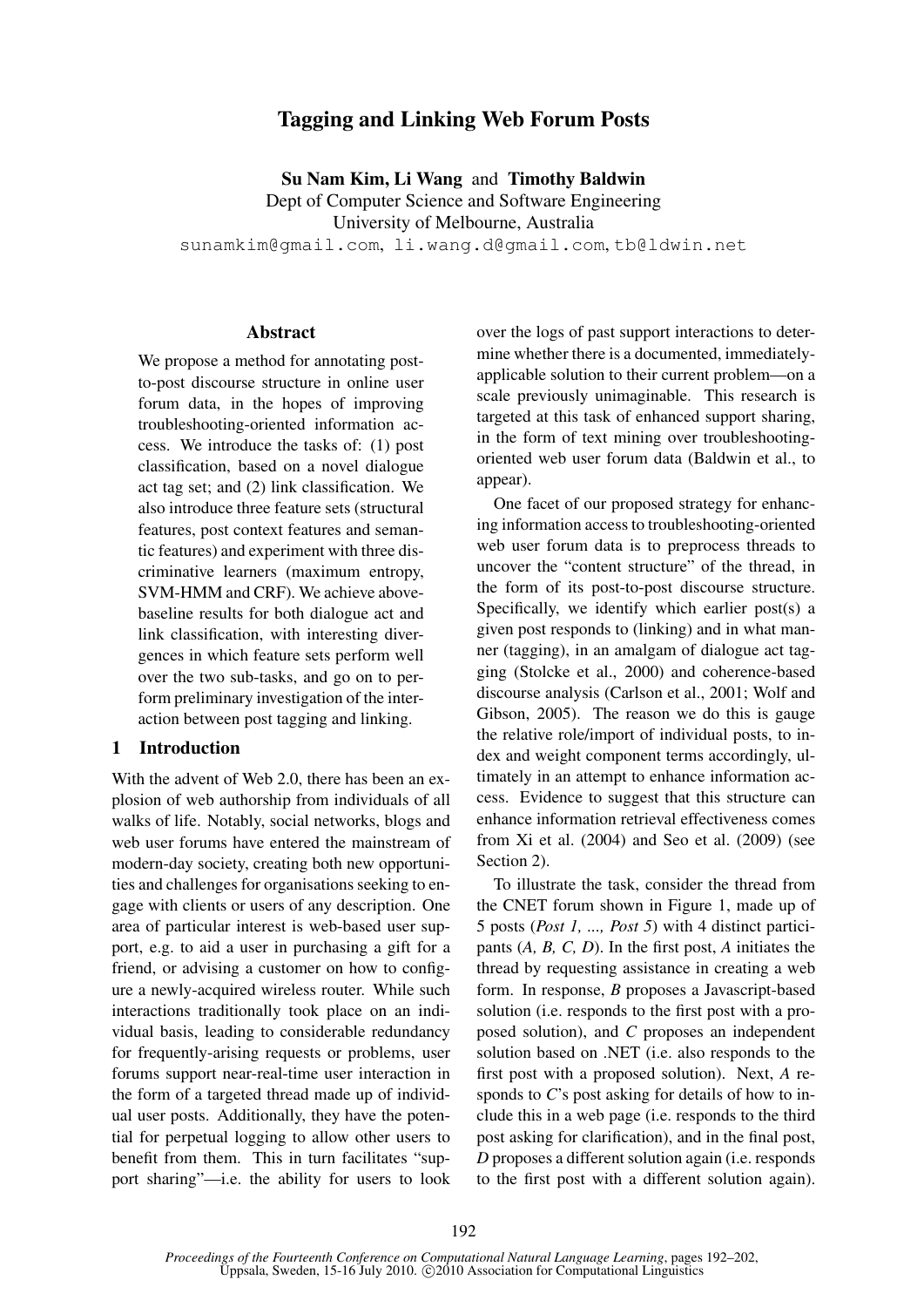|          | <b>HTML Input Code - CNET Coding &amp; scripting Forums</b> |
|----------|-------------------------------------------------------------|
| User $A$ | <b>HTML Input Code</b>                                      |
| Post 1   | Please can someone tell me how to create an                 |
|          | input box that asks the user to enter their ID,             |
|          | and then allows them to press go. It will then              |
|          | redirect to the page                                        |
| User $B$ | Re: html input code                                         |
| Post 2   | Part 1: create a form with a text field. See                |
|          | Part 2: give it a Javascript action                         |
| User $C$ | asp.net c# video                                            |
| Post 3   | Ive prepared for you video.link click                       |
| User $A$ | <b>Thank You!</b>                                           |
| Post 4   | Thanks a lot for that  I have Microsoft Vi-                 |
|          | sual Studio 6, what program should I do this                |
|          | in? Lastly, how do I actually include this in my            |
|          | site $?$                                                    |
| User $D$ | A little more help                                          |
| Post 5   | You would simply do it this way:  You                       |
|          | could also just  An example of this is:                     |

Figure 1: Snippeted posts in a CNET thread



Figure 2: Post links and dialogue act labels for the example thread in Figure 1

In this, we therefore end up with a tree-based dependency link structure, with each post (other than the initial post) relating back to a unique preceding post via a range of link types, as indicated in Figure 2. Note, however, that more generally, it is possible for a post to link to multiple preceding posts (e.g. refuting one proposed solution, and proposing a different solution to the problem in the initial post).

Our primary contributions in this paper are: (1) a novel post label set for post structure in web forum data, and associated dataset; and (2) a series of results for post dependency linking and labelling, which achieve strong results for the respective tasks.

## 2 Related Work

Related work exists in the broad fields of dialogue processing, discourse analysis and information retrieval, and can be broken down into the following tasks: (1) dialogue act tagging; (2) discourse "disentanglement"; (3) community question answering; and (4) newsgroup/user forum search.

Dialogue act (DA) tagging is a means of capturing the function of a given utterance relative to an encompassing discourse, and has been proposed variously as a means of enhancing dialogue summarisation (Murray et al., 2006), and tracking commitments and promises in email (Cohen et al., 2004; Lampert et al., 2008), as well as being shown to improve speech recognition accuracy (Stolcke et al., 2000). A wide range of DA tag sets have been proposed, usually customised to a particular medium such as speech dialogue (Stolcke et al., 2000; Shriberg et al., 2004), taskfocused email (Cohen et al., 2004; Wang et al., 2007; Lampert et al., 2008) or instant messaging (Ivanovic, 2008). The most immediately relevant DA-based work we are aware of is that of Xi et al. (2004), who proposed a 5-way classification for newsgroup data (including QUESTION and AGREEMENT/AMMENDMENT), but did not present any results based on the tagset.

A range of supervised models have been applied to DA classification, including graphical models (Ji and Bilmes, 2005), kernel methods (Wang et al., 2007), dependency networks (Carvalho and Cohen, 2005), transformation-based learning (Samuel et al., 1998), maxent models (Ang et al., 2005) and HMMs (Ivanovic, 2008). There is some contention about the import of context in DA classification, with the prevailing view being that context aids classification (Carvalho and Cohen, 2005; Ang et al., 2005; Ji and Bilmes, 2005), but also evidence to suggest that strictly local modelling is superior (Ries, 1999; Serafin and Di Eugenio, 2004).

In this work, we draw on existing work (esp. Xi et al. (2004)) in proposing a novel DA tag set customised to the analysis of troubleshootingoriented web user forums (Section 3), and compare a range of text classification and structured classification methods for post-level DA classification.

Discourse disentanglement is the process of automatically identifying coherent sub-discourses in a single thread (in the context of user forums/mailing lists), chat session (in the context of IRC chat data: Elsner and Charniak (2008)), system interaction (in the context of HCI: Lemon et al. (2002)) or document (Wolf and Gibson, 2005). The exact definition of what constitutes a subdiscourse varies across domains, but for our purposes, entails an attempt to resolve the informa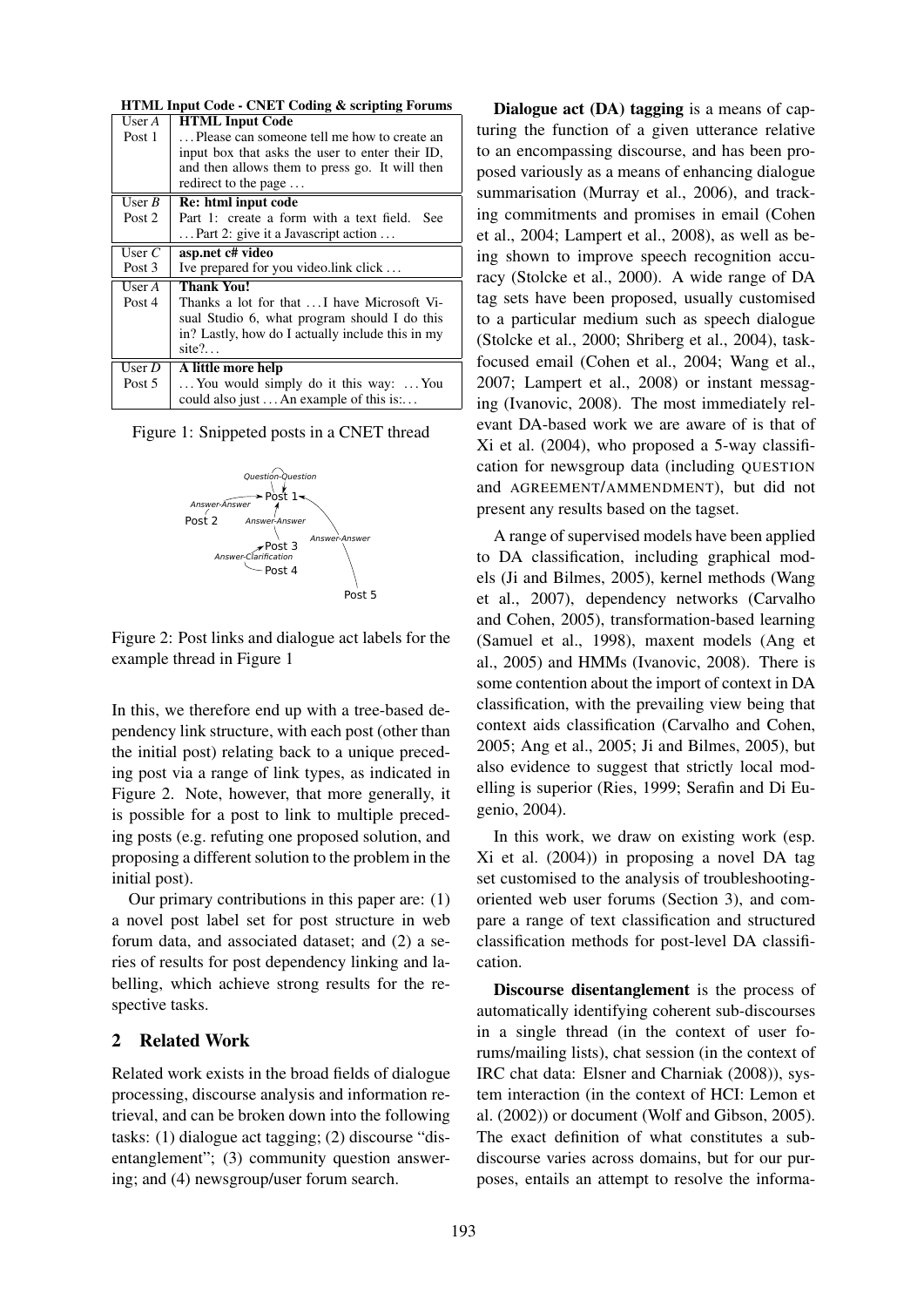tion need of the initiator by a particular approach; if there are competing approaches proposed in a single thread, multiple sub-discourses will necessarily arise. The data structure used to represent the disentangled discourse varies from a simple connected sub-graph (Elsner and Charniak, 2008), to a stack/tree (Grosz and Sidner, 1986; Lemon et al., 2002; Seo et al., 2009), to a full directed acyclic graph (DAG: Rosé et al. (1995), Wolf and Gibson (2005), Schuth et al. (2007)). Disentanglement has been carried out via analysis of direct citation/user name references (Schuth et al., 2007; Seo et al., 2009), topic modelling (Lin et al., 2009), and clustering over content-based features for pairs of posts, optionally incorporating various constraints on post recency (Elsner and Charniak, 2008; Wang et al., 2008; Seo et al., 2009).

In this work, we follow Rosé et al. (1995) and Wolf and Gibson (2005) in adopting a DAG representation of discourse structure, and draw on the wide set of features used in discourse entanglement to model coherence.

Community question answering (cQA) is the task of identifying question–answer pairs in a given thread, e.g. for the purposes of thread summarisation (Shrestha and McKeown, 2004) or automated compilation of resources akin to Yahoo! Answers. cQA has been applied to both mailing list and user forum threads, conventionally based on question classification, followed by ranking of candidate answers relative to each question (Shrestha and McKeown, 2004; Ding et al., 2008; Cong et al., 2008; Cao et al., 2009). The task is somewhat peripheral to our work, but relevant in that it involves the implicit tagging of certain posts as containing questions/answers, as well as linking the posts together. Once again, we draw on the features used in cQA in this research.

There has been a spike of recent interest in newsgroup/user forum search. Xi et al. (2004) proposed a structured information retrieval (IR) model for newsgroup search, based on author features, thread structure (based on the tree defined by the reply-to structure), thread "topology" features and content-based features, and used a supervised ranking method to improve over a baseline IR system. Elsas and Carbonell (2009) — building on earlier work on blog search (Elsas et al., 2008) proposed a probabilistic IR approach which ranks user forum threads relative to selected posts in the overall thread, and again demonstrated the superi-

ority of this method over a model which ignores thread structure. Finally, Seo et al. (2009) automatically derived thread structure from user forum threads, and demonstrated that the IR effectiveness over the "threaded" structure was superior to that using a monolithic document representation.

The observations and results of Xi et al. (2004) and Seo et al. (2009) that threading information (or in our case "disentangled" DAG structure) enhances IR effectiveness is a core motivator for this research.

## 3 Post Label Set

Our post label set contains 12 categories, intended to capture the typical interactions that take place in troubleshooting-oriented threads on technical forums. There are 2 super-categories (QUESTION, ANSWER) and 3 singleton classes (RESOLUTION, REPRODUCTION, and OTHER). QUESTION, in turn, contains 4 sub-classes (QUESTION, ADD, CONFIRMATION, CORRECTION), while ANSWER contains 5 sub-classes (ANSWER, ADD, CONFIR-MATION, CORRECTION, and OBJECTION), partially mirroring the sub-structure of QUESTION. We represent the amalgam of a super- and subclass as QUESTION-ADD, for example.

All tags other than QUESTION-QUESTION and OTHER are relational, i.e. relate a given post to a unique earlier post. A given post can potentially be labelled with multiple tags (e.g. confirm details of a proposed solution, in addition to providing extra details of the problem), although, based on the strictly chronological ordering of posts in threads, a post can only link to posts earlier in the thread (and can also not cross thread boundaries). Additionally, the link structure is assumed to be transitive, in that if post A links to post B and post B to post C, post A is implicitly linked to post C. As such, an explicit link from post A to post C should exist only in the case that the link between them is not inferrable transitively.

Detailed definitions of each post tag are given below. Note that **initiator** refers to the user who started the thread with the first post.

QUESTION-QUESTION (Q-Q): the post contains a new question, independent of the thread context that precedes it. In general, QUESTION-QUESTION is reserved for the first post in a given thread.

QUESTION-ADD (Q-ADD): the post supple-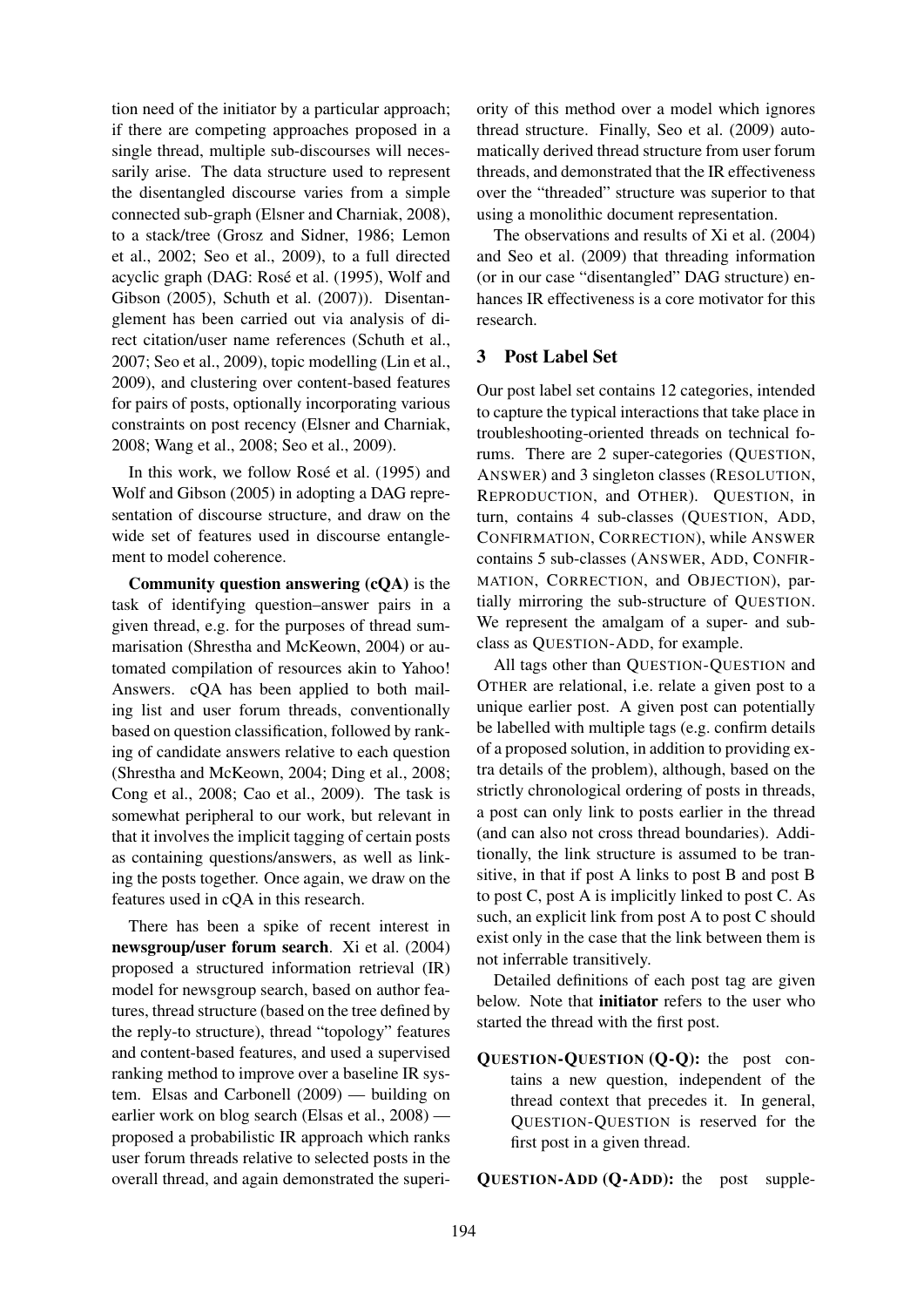ments a question by providing additional information, or asking a follow-up question.

- QUESTION-CONFIRMATION (Q-CONF): the post points out error(s) in a question without correcting them, or confirms details of the question.
- QUESTION-CORRECTION (Q-CORR): the post corrects error(s) in a question.
- ANSWER-ANSWER (A-A): the post proposes an answer to a question.
- ANSWER-ADD (A-ADD): the post supplements an answer by providing additional information.
- ANSWER-CONFIRMATION (A-CONF): the post points out error(s) in an answer without correcting them, or confirms details of the answer.
- ANSWER-CORRECTION (A-CORR): the post corrects error(s) in an answer.
- ANSWER-OBJECTION (A-OBJ): the post objects to an answer on experiential or theoretical grounds (e.g. *It won't work.*).
- RESOLUTION (RES): the post confirms that an answer works, on the basis of implementing it.
- **REPRODUCTION (REP):** the post either:  $(1)$ confirms that the same problem is being experienced (by a non-initiator, e.g. *I'm seeing the same thing.*); or (2) confirms that the answer should work.
- OTHER (OTHER): the post does not belong to any of the above classes.

# 4 Feature Description

In this section, we describe our post feature representation, in the form of four feature types.

## 4.1 Lexical features

As our first feature type, we use simple lexical features, in the form of unigram and bigram tokens contained within a given post (without stopping). We also POS tagged and lemmatised the posts, postfixing the lemmatised token with its POS tag (using Lingua::EN::Tagger and morpha (Minnen et al., 2001)). Finally, we bin together the counts for each token, and represent it via its raw frequency.

## 4.2 Structural features

The identity of the post author, and position of the post within the thread, can be indicators of the post/link structure of a given post. We represent the post author as a simple binary feature indicating whether s/he is the thread initiator, and the post position via its relative position in the thread (as a ratio, relative to the total number of posts).

## 4.3 Post context features

As mentioned in Section 2, post context has generally (but not always) been shown to enhance the classification accuracy of DA tagging tasks, in the form of Markov features providing predicted post labels for previous posts, or more simply, post-topost similarity. We experiment with a range of post context features, all of which are compatible with features both from the same label set as that being classified (e.g. link features for link classification), as well as features from a second label set (e.g. DA label features for link classification).

Previous Post: There is a strong prior for posts to link to their immediately preceding post (as observed for 79.9% of the data in our dataset), and also strong sequentiality in our post label set (e.g. a post following a Q-Q is most likely to be an A-A). As such, we represent the predicted post label of the immediately preceding post, as a first-order Markov feature, as well as a binary feature to indicate whether the author of the previous post also authored the current post.

Previous Post from Same Author: A given user tends to author posts of the same basic type (e.g. QUESTION or ANSWER) in a given thread, and pairings such as A-A and A-CONF from a given author are very rare. To capture this observation, we look to see if the author of the current post has posted earlier in the thread, and if so, include the label and relative location (in posts) of their most recent previous post.

Full History: As a final option, we include the predictions for all posts  $P_1, ..., P_{i-1}$  preceding the current post  $P_i$ .

## 4.4 Semantic features

We tested four semantic features based on post content and title.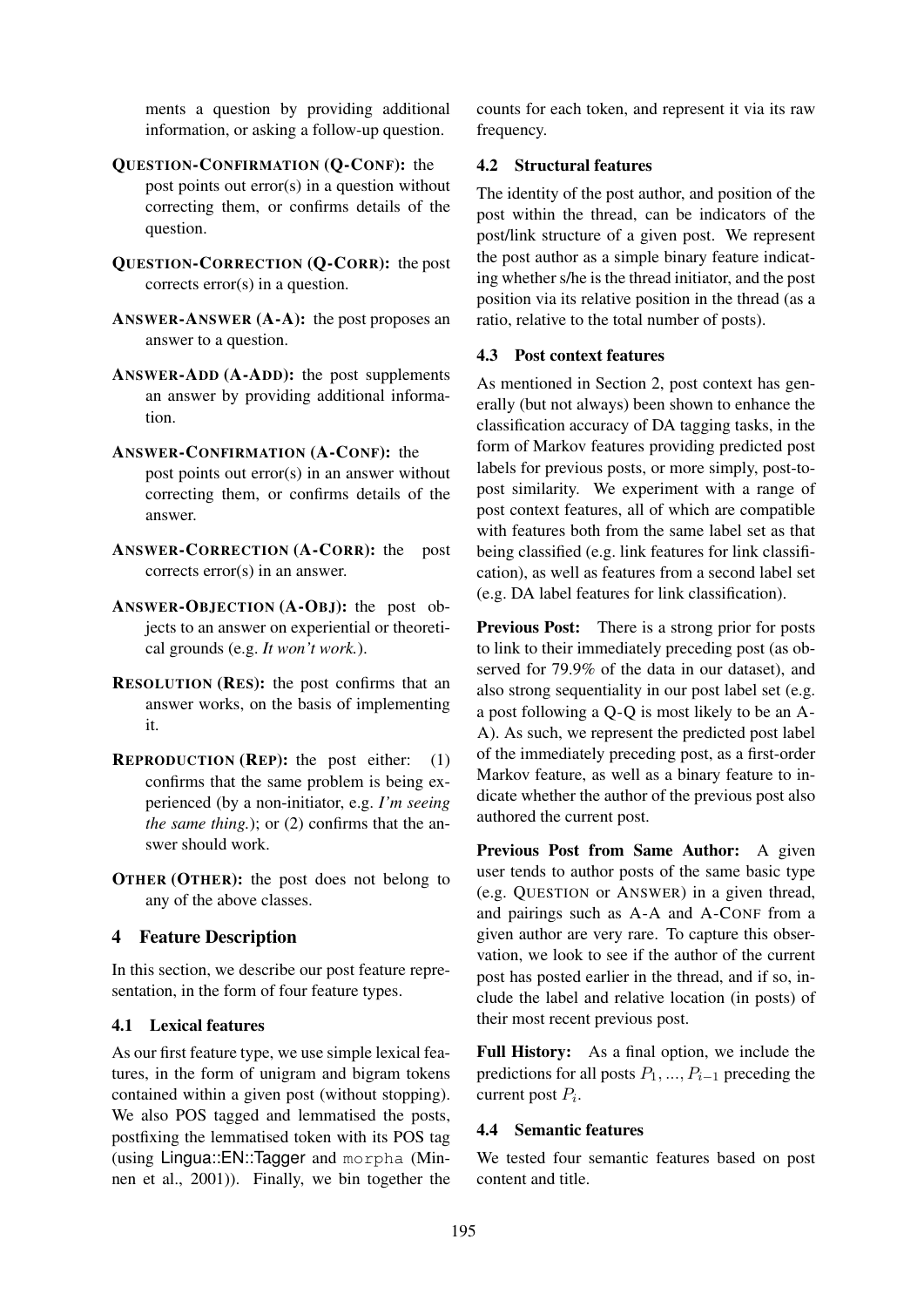Title Similarity: For forums such as CNET which include titles for individual posts (as represented in Figure 1), a post having the same or similar title as a previous post is often a strong indicator that it responds to that post. This both provides a strong indicator of which post a given post responds (links) to, and can aid in DA tagging. We use simple cosine similarity to find the post with the most-similar title, and represent its relative location to the current post.

Post Similarity: Posts of the same general type tend to have similar content and be linked. For example, A-A and A-ADD posts tend to share content. We capture this by identifying the post with most-similar content based on cosine similarity, and represent its relative location to the current post.

Post Characteristics: We separately represent the number of question marks, exclamation marks and URLs in the current post. In general, question marks occur in QUESTION and CONFIRMA-TION posts, exclamation marks occur in RES and OBJECTION posts, and URLs occur in A-A and A-ADD posts.

User Profile: Some authors tend to answer questions more, while others tend to ask more questions. We capture the class priors for the author of the current post by the distribution of post labels in their posts in the training data.

## 5 Experimental Setup

As our dataset, we collected 320 threads containing a total of 1,332 posts from the Operating System, Software, Hardware, and Web Development sub-forums of CNET.<sup>1</sup>

The annotation of post labels and links was carried by two annotators in a custom-built web interface which supported multiple labels and links for a given post. For posts with multilabels, we used a modified version of Cohen's Kappa, which returned  $\kappa$  values of 0.59 and 0.78 for the post label and link annotations, respectively. Any disagreements in labelling were resolved through adjudication.

Of the 1332 posts, 65 posts have multiple labels (which possibly link to a common post) and 22 posts link to two different links. The majority post label in the dataset is A-A (40.30%).

We built machine learners using a conventional Maximum Entropy ( $ME$ ) learner,<sup>2</sup> as well as two structural learners, namely: (1) SVM-HMMs (Joachims et al., 2009), as implemented in SVMstruct<sup>3</sup>, with a linear kernel; and  $(2)$  conditional random fields (CRFs) using  $CRF++.^4$  SVM-HMMs and CRFs have been successfully applied to a range of sequential tagging tasks such as syllabification (Bartlett et al., 2009), chunk parsing (Sha and Pereira, 2003) and word segmentation (Zhao et al., 2006). Both are discriminative models which capture structural dependencies, which is highly desirable in terms of modelling sequential preferences between post labels (e.g. A-CONF typically following a A-A). SVM-HMM has the additional advantage of scaling to large numbers of features (namely the lexical features). As such, we only experiment with lexical features for SVM-HMM and ME.

All of our evaluation is based on stratified 10 fold cross-validation, stratifying at the thread level to ensure that if a given post is contained in the test data for a given iteration, all other posts in that same thread are also in the test data (or more pertinently, not in the training data). We evaluate using micro-averaged precision, recall and Fscore ( $\beta = 1$ ). We test the statistical significance of all above-baseline results using randomised estimation ( $p < 0.05$ ; Yeh (2000)), and present all such results in bold in our results tables.

In our experiments, we first look at the post classification task in isolation (i.e. we predict which labels to associate with each post, underspecifying which posts those labels relate to). We then move on to look at the link classification task, again in isolation (i.e. we predict which previous posts each post links to, underspecifying the nature of the link). Finally, we perform preliminary investigation of the joint task of DA and link classification, by incorporating DA class features into the link classification task.

## 6 DA Classification Results

Our first experiment is based on post-level dialogue act (DA) classification, ignoring link structure in the first instance. That is, we predict the labels on edges emanating from each post in the DAG representation of the post structure, without

```
svm_light/svm_hmm.html
```

```
4http://crfpp.sourceforge.net/
```
<sup>1</sup>http://forums.cnet.com/?tag= TOCleftColumn.0

<sup>2</sup>http://maxent.sourceforge.net/

<sup>3</sup>http://www.cs.cornell.edu/People/tj/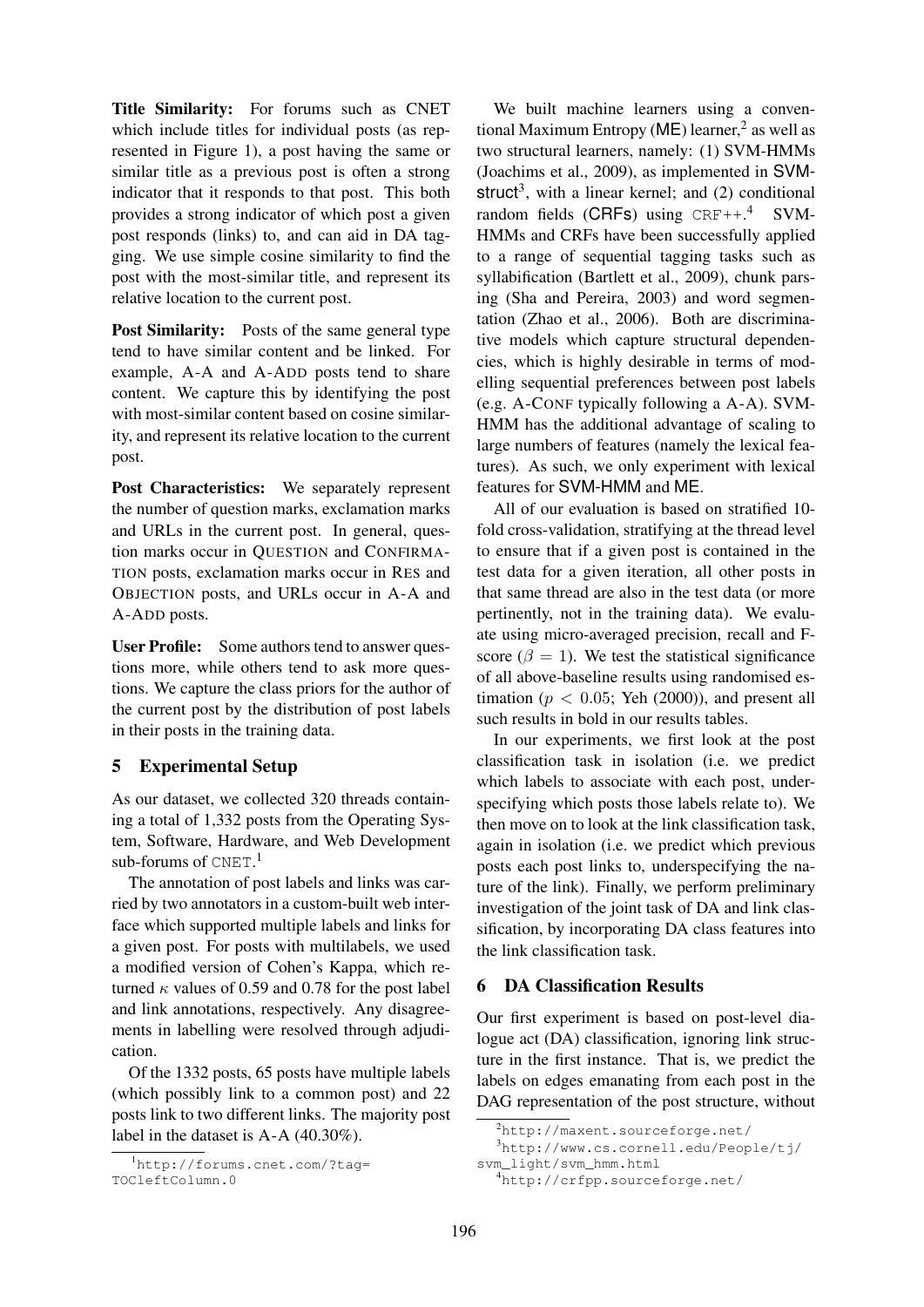| Features   |      | CRF SVM-HMM | MF   |
|------------|------|-------------|------|
| Lexical    |      | .566        | .410 |
| Structural | .742 | .638        | .723 |

Table 1: DA classification F-score with lexical and structural features (above-baseline results in bold)

specifying the edge destination. Returning to our example in Figure 2, e.g., the gold-standard classification for Post 1 would be Q-Q, Post 2 would be A-A, etc.

As a baseline for DA classification, simple majority voting attains an F-score of 0.403, based on the A-A class. A more realistic baseline, however, is a position-conditioned variant, where the first post is always classified as Q-Q, and all subsequent posts are classified as A-A, achieving an F-score of 0.641.

#### 6.1 Lexical and structural features

First, we experiment with lexical and structural features (recalling that we are unable to scale the CRF model to full lexical features). Lexical features produce below-baseline performance, while simple structural features immediately lead to an improvement over the baseline for CRF and ME.

The reason for the poor performance with lexical features is that our dataset contains only around 1300 posts, each of which is less than 100 words in length on average. The models are simply unable to generalise over this small amount of data, and in the case of SVM-HMM, the presence of lexical features, if anything, appears to obscure the structured nature of the labelling task (i.e. the classifier is unable to learn the simple heuristic used by the modified majority class baseline).

The success of the structural features, on the other hand, points to the presence of predictable sequences of post labels in the data. That SVM-HMM is unable to achieve baseline performance with structural features is slightly troubling.

#### 6.2 Post context features

Next, we test the two post context features: *Previous Post* (P) and *Previous Post from Same Author* (A). Given the success of structural features, we retain these in our experiments. Note that the labels used in the post context are those which are interactively learned by that model for the previous posts.

Table 2 presents the results for structural fea-

| Features   | CRF  | SVM-HMM | MF   |
|------------|------|---------|------|
| Struct+R   | .740 | .640    | .632 |
| Struct+A   | .742 | .676    | .693 |
| $Struct+F$ | .744 | .641    | .577 |
| Struct+RA  | .397 | .636    | .665 |
| Struct+AF  | .405 | .642    | .586 |

Table 2: DA classification F-score with structural and DA-based post context features  $(R = "Previous")$ ous Post", A = "Previous Post from Same Author", and  $F = "Full History"$ ; above-baseline results in bold)

tures combined with DA-based post context; we do not present any combinations of Previous Post and Full History, as Full History includes the Previous Post.

Comparing back to the original results using only the structural results, we can observe that Previous Post from Same Author and Full History (A and F, resp., in the table) lead to a slight increment in F-score for both CRF and SVM-HMM, but degrade the performance of ME. Previous Post leads to either a marginal improvement, or a drop in results, most noticeably for ME. It is slightly surprising that the CRF should benefit from context features at all, given that it is optimising over the full tag sequence, but the impact is relatively localised, and when all sets of context features are used, the combined weight of noisy features appears to swamp the learner, leading to a sharp degradation in F-score.

#### 6.3 Semantic features

We next investigate the relative impact of the semantic features, once again including structural features in all experiments. Table 3 presents the Fscore using the different combinations of semantic features.

Similarly to the post context features, the semantic features produced slight increments over the structural features in isolation, especially for CRF and ME. For the first time, SVM-HMM achieved above-baseline results, when incorporating title similarity and post characteristics. Of the individual semantic features, title and post similarity appear to be the best performers. Slightly disappointingly, the combination of semantic features generally led to a degradation in F-score, almost certainly due to data sparseness. The best overall result was achieved with CRF, incorporat-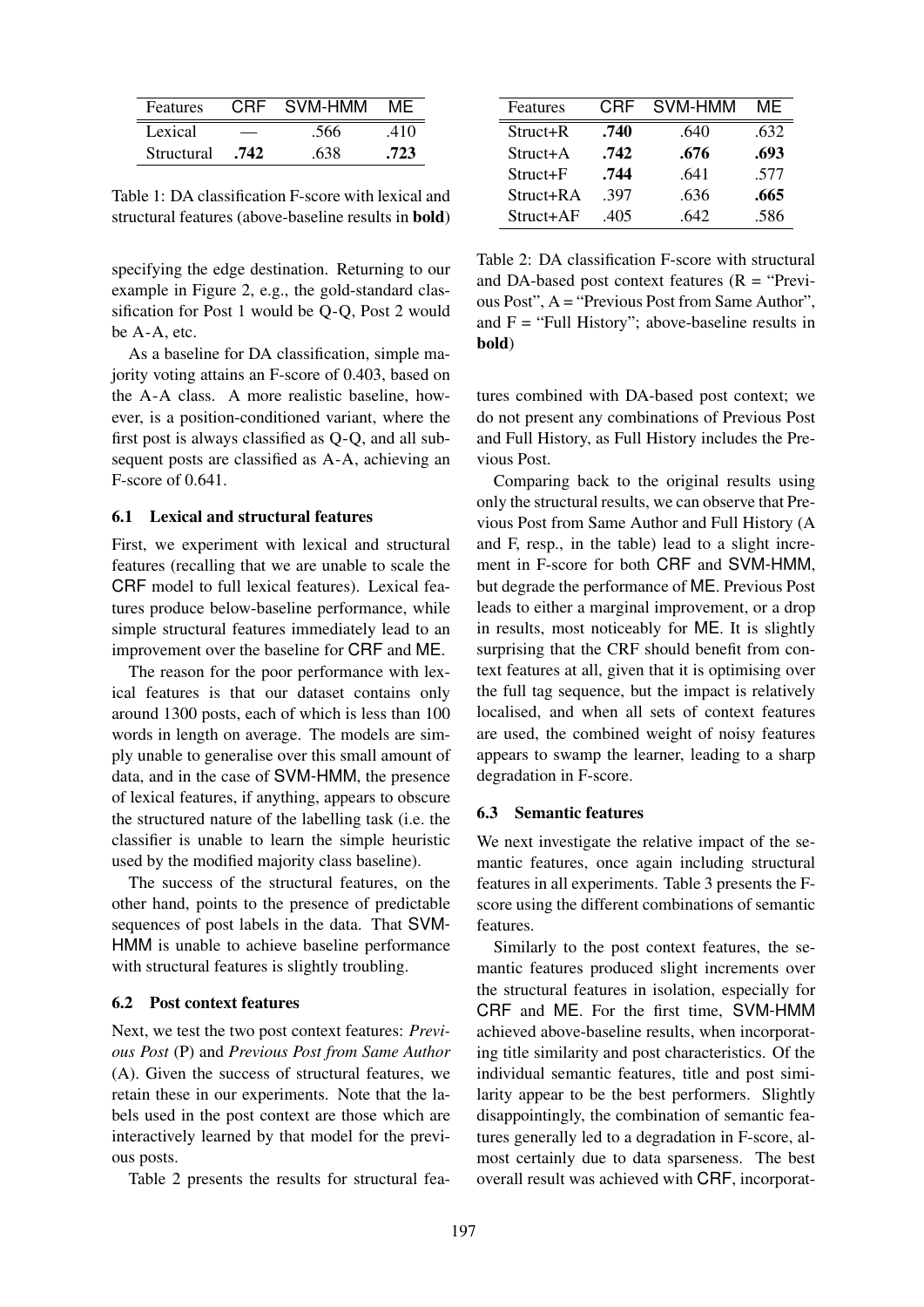| Features    | CRF  | SVM-HMM | МE    |
|-------------|------|---------|-------|
| $Struct+T$  | .751 | .636    | .660  |
| Struct+P    | .747 | .636    | .662  |
| $Struct+C$  | .738 | .587    | .630  |
| Struct+U    | .722 | .564    | .620  |
| Struct+TP   | .740 | .627    | .720  |
| Struct+TC   | .744 | .646    | .589  |
| Struct+TU   | .738 | .600    | .609  |
| Struct+PC   | .745 | .630    | .583  |
| Struct+PU   | .736 | .626    | .605  |
| Struct+CU   | .730 | .599    | .619  |
| Struct+TPC  | .739 | .622    | .580  |
| Struct+TPU  | .729 | .613    | .6120 |
| Struct+TCU  | .750 | .611    | .6120 |
| Struct+PCU  | .738 | .616    | .614  |
| Struct+TPCU | .737 | .619    | .605  |

Table 3: DA classification F-score with semantic features ( $T =$  "Title Similarity",  $P =$  "Post Similarity",  $C =$  "Post Characteristics", and  $U =$  "User Profile"; above-baseline results in bold)

ing structural features and title similarity, at an Fscore of 0.751.

To further explore the interaction between post context and semantic features, we built CRF classifiers for different combinations of post context and semantic features, and present the results in Table 4.<sup>5</sup> We achieved moderate gains in F-score, with all post context features, in combination with structural features, post similarity and post characteristics achieving an F-score of 0.753, slightly higher than the best result achieved for just structural and post context features.

It is important to refer back to the results for lexical features (comparable to what would have been achieved with a standard text categorisation approach to the task), and observe that we have achieved far higher F-scores using features customised to user forum data. It is also important to reflect that post context (in terms of the features and the structured classification results of CRF) appears to markedly improve our results, contrasting with the results of Ries (1999) and Serafin and Di Eugenio (2004).

| Features    | R    | A    | R A  |
|-------------|------|------|------|
| $Struct+T$  | .649 | .649 | .649 |
| Struct+P    | .737 | .736 | .742 |
| Struct+C    | .741 | .741 | .742 |
| Struct+U    | .745 | .742 | .737 |
| Struct+TP   | .645 | .656 | .658 |
| Struct+TC   | .383 | .402 | .408 |
| Struct+TU   | .650 | .652 | .652 |
| Struct+PC   | .730 | .743 | .753 |
| Struct+PU   | .232 | .232 | .286 |
| Struct+CU   | .719 | .471 | .710 |
| Struct+TPC  | .498 | .469 | .579 |
| Struct+TPU  | .248 | .232 | .248 |
| Struct+TCU  | .388 | .377 | .380 |
| Struct+PCU  | .231 | .231 | .261 |
| Struct+TPCU | .231 | .231 | .231 |

Table 4: DA classification F-score for CRF with different combinations of post context features and semantic features  $(R = "Previous Post", and A$  $=$  "Previous Post from Same Author";  $T =$  "Title Similarity",  $P = "Post Similarity", C = "Post$ Characteristics", and  $U = "User Profile";$  abovebaseline results in bold)

#### 7 Link Classification Results

Our second experiment is based on link classification in isolation. Here, we predict unlabelled edges, e.g. in Figure 2, the gold-standard classification for Post 1 would be NULL, Post 2 would be Post 1, Post 3 would be Post 1, etc.

Note that the initial post cannot link to any other post, and also that the second post always links to the first post. As this is a hard constraint on the data, and these posts simply act to inflate the overall numbers, we exclude all first and second posts from our evaluation of link classification.

We experimented with a range of baselines as presented in Table 5, but found that the best performer by far was the simple heuristic of linking each post (except for the initial post) to its immediately preceding post. This leads to an F-score of 0.631, comparable to that for the post classification task.

#### 7.1 Lexical and structural features

Once again, we started by exploring the effectiveness of lexical and structural features using the three learners, as detailed in Table 6.

Similarly to the results for post classification,

<sup>&</sup>lt;sup>5</sup>We omit the results for Full History post context for reasons of space, but there is relatively little deviation from the numbers presented.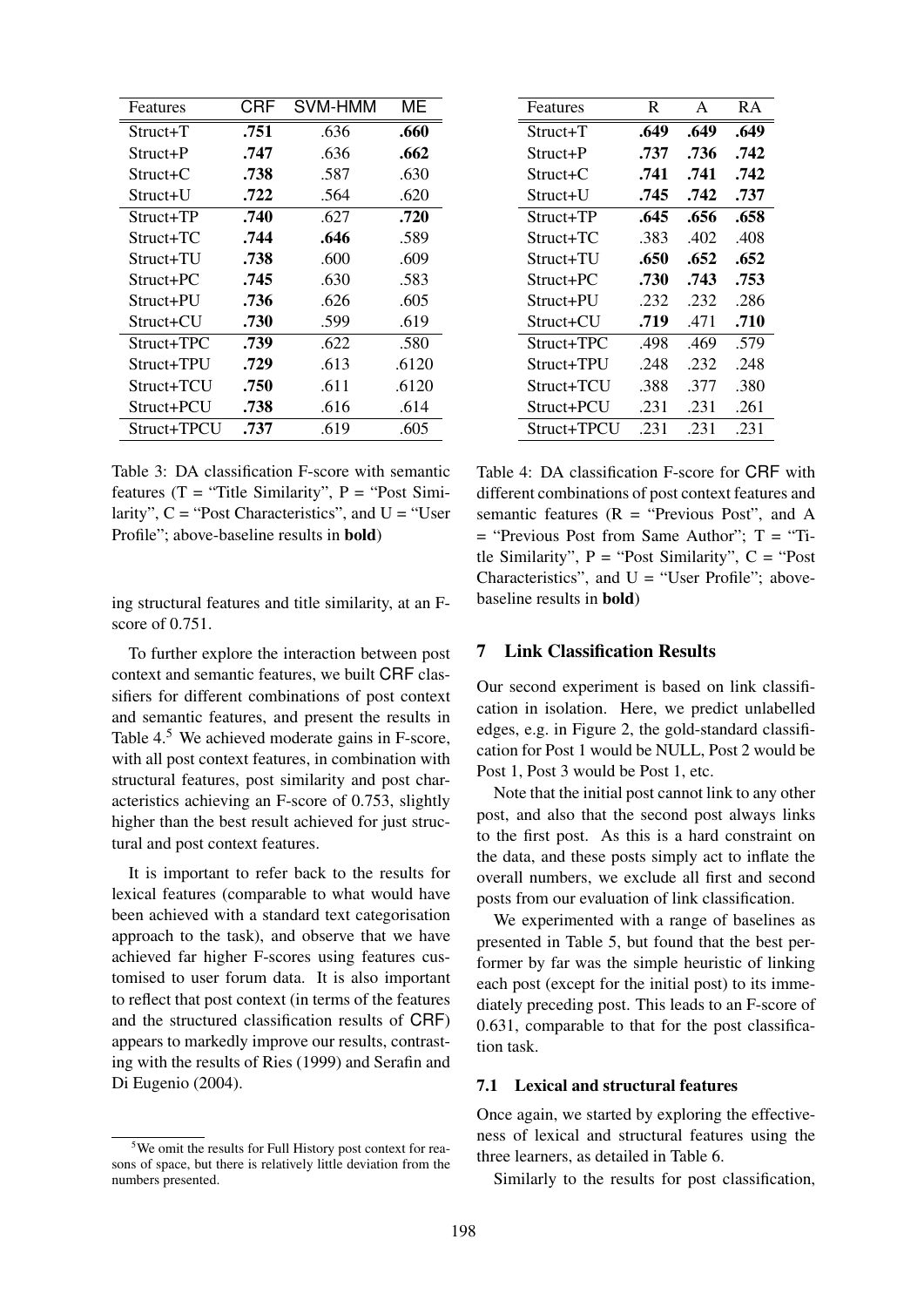| <b>Baseline</b>  | Prec | Rec  | F-score |
|------------------|------|------|---------|
| Previous post    | .641 | .622 | .631    |
| First post       | .278 | .269 | .274    |
| Title similarity | .311 | .301 | .306    |
| Post similarity  | .255 | .247 | .251    |

Table 5: Baselines for link classification

| <b>Features</b> |      | CRE SVM-HMM | MF  |
|-----------------|------|-------------|-----|
| Lexical         |      | .154        | 274 |
| Structural      | .446 | 220         | 478 |

Table 6: Link classification F-score with lexical and structural features (above-baseline results in bold)

structural features are more effective than lexical features for link classification, but this time, neither feature set approaches the baseline F-score for any of the learners. Once again, the results for SVM-HMM are well below those for the other two learners.

#### 7.2 Post context features

Next, we experiment with link-based post context features, in combination with the structural features, as the results were found to be consistently better when combined with the structural features (despite the below-baseline performance of the structural features in this case). The linkbased post context features in all cases are generated using the CRF with structural features from Table 6. As before, we do not present any combinations of Previous Post and Full History, as Full History includes the Previous Post

As seen in Table 9, here, for the first time, we achieve an above-baseline result for link classification, for SVM and ME based on Previous Post from Same Author in isolation, and also sometimes in combination with the other feature sets. The results for CRF also improve, but not to a level of statistical significance over the baseline. Similarly to the results for DA classification, the results for CRF drop appreciably when we combine feature sets.

#### 7.3 Semantic features

Finally, we experiment with semantic features, once again in combination with structural features. The results are presented in Table 8.

The results for semantic features largely mir-

| Features  | CRF  | SVM-HMM | MF   |
|-----------|------|---------|------|
| Struct+R  | .234 | .605    | .618 |
| Struct+A  | .365 | .665    | .665 |
| Struct+F  | .624 | .648    | .615 |
| Struct+RA | .230 | .615    | .661 |
| Struct+AF | .359 | .663    | .621 |

Table 7: Link classification F-score with structural and link-based post context features  $(R = "Previous")$ ous Post", A = "Previous Post from Same Author", and  $F = "Full History"$ ; above-baseline results in bold)

| Features     | CRF  | SVM-HMM | ME   |
|--------------|------|---------|------|
| $Struct+T$   | .464 | .223    | .477 |
| Struct+P     | .433 | .198    | .453 |
| $Struct + C$ | .438 | .213    | .419 |
| Struct+U     | .407 | .160    | .376 |
| Struct+TP    | .459 | .194    | .491 |
| Struct+TC    | .449 | .229    | .404 |
| Struct+TU    | .456 | .174    | .353 |
| Struct+PC    | .422 | .152    | .387 |
| Struct+PU    | .439 | .166    | .349 |
| Struct+CU    | .397 | .178    | .366 |
| Struct+TPC   | .449 | .185    | .418 |
| Struct+TPU   | .449 | .160    | .365 |
| Struct+TCU   | .459 | .185    | .358 |
| Struct+PCU   | .439 | .161    | .358 |
| Struct+TPCU  | .443 | .163    | .365 |

Table 8: Link classification F-score with semantic features ( $T =$  "Title Similarity",  $P =$  "Post Similarity",  $C =$  "Post Characteristics", and  $U =$  "User Profile"; above-baseline results in bold)

ror those for post classification: small improvements are observed for title similarity with CRF, but otherwise, the results degrade across the board, and the combination of different feature sets compounds this effect.

The best overall result achieved for link classification is thus the 0.743 for CRF with the structural and post context features.

We additionally experimented with combinations of features as for post classification, but were unable to improve on this result.

#### 7.4 Link Classification using DA Features

Ultimately, we require both DA and link classification of each post, which is possible by combining the outputs of the component classifiers described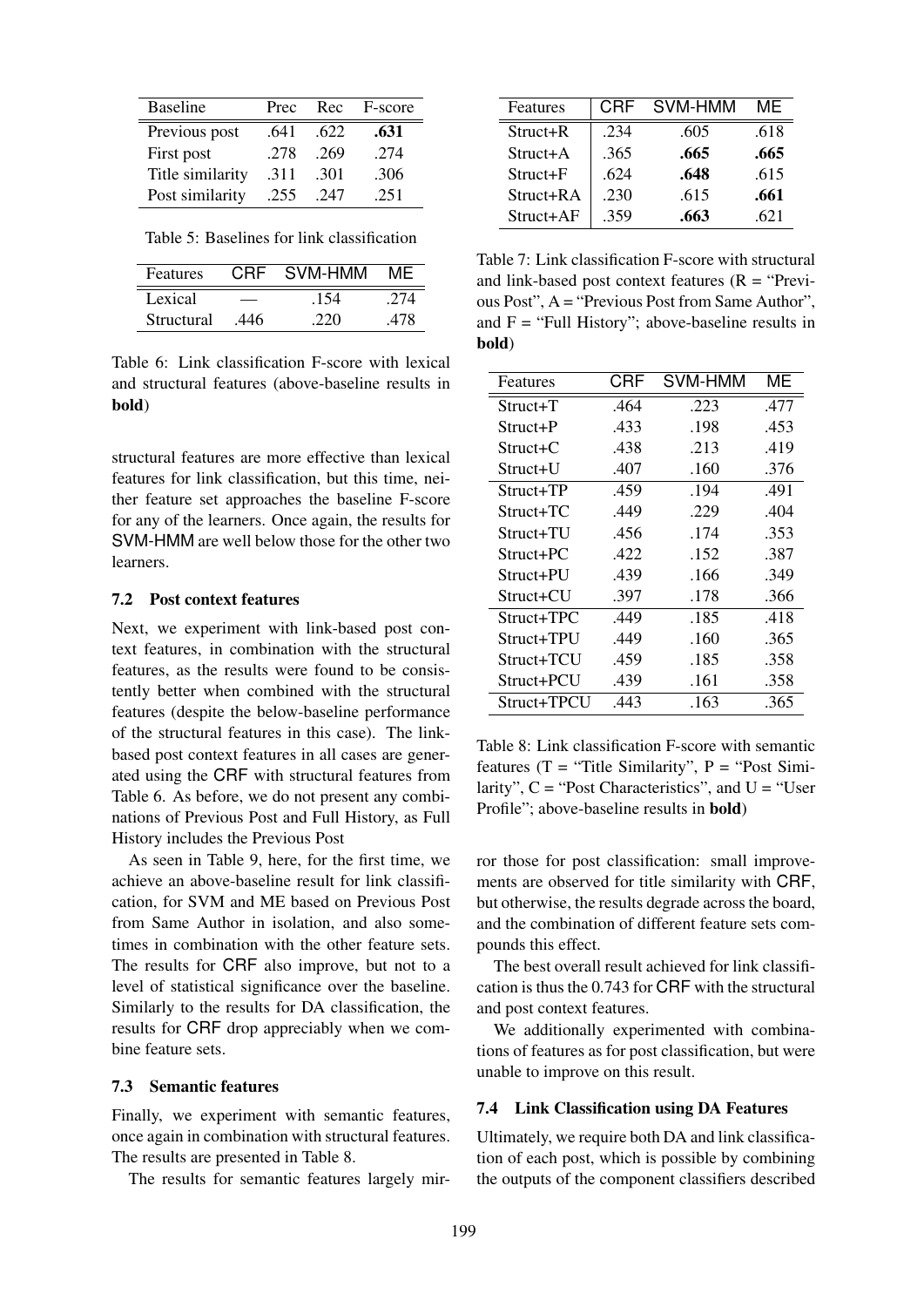| Features   | CRF  | SVM-HMM | MF   |
|------------|------|---------|------|
| $Struct+R$ | .586 | .352    | .430 |
| $Struct+A$ | .591 | .278    | .568 |
| $Struct+F$ | .704 | .477    | .546 |
| Struct+RA  | .637 | .384    | .551 |
| Struct+AF  | .743 | .527    | .603 |

Table 9: Link classification F-score with structural and post-based post context features  $(R = "Previ-)$ ous Post", A = "Previous Post from Same Author", and  $F = "Full History"$ ; above-baseline results in bold)

above, by rolling the two tasks into a single classification task, or alternatively by looking to joint modelling methods. As a preliminary step in this direction, and means of exploring the interaction between the two tasks, we repeat the experiment based on post context features from above (see Section 7.2), but rather than using link-based post context, we use DA-based post context.

As can be seen in Table 9, the results for SVM-HMM and ME drop appreciably as compared to the results using link-based post context in Table 9, while the results for CRF jump to the highest level achieved for the task for all three learners. The effect can be ascribed to the ability of CRF to natively model the (bidirectional) link classification history in the process of performing structured learning, and the newly-introduced post features complementing the link classification task.

## 8 Discussion and Future Work

Ultimately, we require both DA and link classification of each post, which is possible in (at least) the following three ways: (1) by combining the outputs of the component classifiers described above; (2) by rolling the two tasks into a single classification task; or (3) by looking to joint modelling methods. Our results in Section 7.4 are suggestive of the empirical potential of performing the two tasks jointly, which we hope to explore in future work.

One puzzling effect observed in our experiments was the generally poor results for SVM. Error analysis indicates that the classifier was heavily biased towards the high-frequency classes, e.g. classifying all posts as either Q-Q or A-A for DA classification. The classifications for the other two learners were much more evenly spread across the different classes.

CRF was limited in that it was unable to capture lexical features, but ultimately, lexical features were found to be considerably less effective than structural and post context features for both tasks, and the ability of the CRF to optimise the post labelling over the full sequence of posts in a thread more than compensated for this shortcoming. Having said this, there is more work to be done exploring synergies between the different feature sets, especially for DA classification where all feature sets were found to produce above-baseline results.

Another possible direction for future research is to explore the impact of inter-post time on link structure, based on the observation that followup posts from the initiator tend to be temporally adjacent to posts they respond to with relatively short time intervals, while posts from noninitiators which are well spaced out tend not to respond to one another. Combining this with profiling of the cross-thread behaviour of individual forum participants (Weimer et al., 2007; Lui and Baldwin, 2009), and formal modelling of "forum behaviour" is also a promising line of research, taking the lead from the work of Götz et al.  $(2009)$ , inter alia.

## 9 Conclusion

In this work, we have proposed a method for analysing post-to-post discourse structure in online user forum data, in the form of post linking and dialogue act tagging. We introduced three feature sets: structural features, post context features and semantic features. We experimented with three learners (maximum entropy, SVM-HMM and CRF), and established that CRF is the superior approach to the task, achieving above-baseline results for both post and link classification. We also demonstrated the complementarity of the proposed feature sets, especially for the post classification task, and carried out a preliminary exploration of the interaction between the linking and dialogue act tagging tasks.

## Acknowledgements

This research was supported in part by funding from Microsoft Research Asia.

#### References

Jeremy Ang, Yang Liu, and Elizabeth Shriberg. 2005. Automatic dialog act segmentation and classifica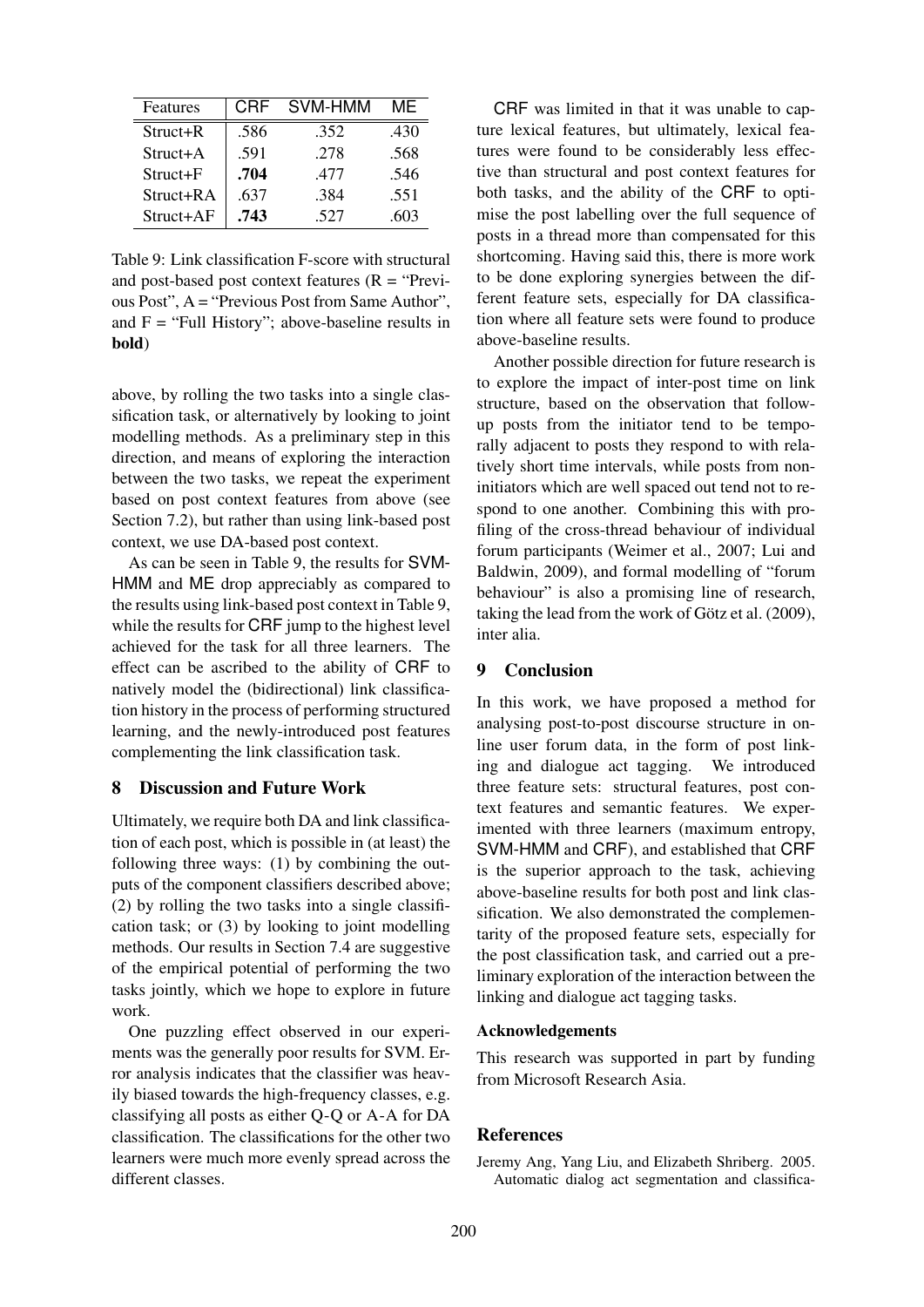tion in multiparty meetings. In *Proceedings of the 2005 IEEE International Conference on Acoustics, Speech, and Signal Processing (ICASSP 2005)*, pages 1061–1064, Philadelphia, USA.

- Timothy Baldwin, David Martinez, Richard Penman, Su Nam Kim, Marco Lui, Li Wang, and Andrew MacKinlay. to appear. Intelligent Linux information access by data mining: the ILIAD project. In *Proceedings of the NAACL 2010 Workshop on Computational Linguistics in a World of Social Media: #SocialMedia*, Los Angeles, USA.
- Susan Bartlett, Grzegorz Kondrak, and Colin Cherry. 2009. On the syllabification of phonemes. In *Proceedings of the North American Chapter of the Association for Computational Linguistics – Human Language Technologies 2009 (NAACL HLT 2009)*, pages 308–316, Boulder, USA.
- Xin Cao, Gao Cong, Bin Cui, Christian S. Jensen, and Ce Zhang. 2009. The use of categorization information in language models for question retrieval. In *Proceedings of the 18th ACM Conference on Information and Knowledge Management (CIKM 2009)*, pages 265–274, Hong Kong, China.
- Lynn Carlson, Daniel Marcu, and Mary Ellen Okurowski. 2001. Building a discourse-tagged corpus in the framework of rhetorical structure theory. In *Proceedings of the Second SIGdial Workshop on Discourse and Dialogue*, pages 1–10, Aalborg, Denmark. Association for Computational Linguistics Morristown, NJ, USA.
- Vitor R. Carvalho and William W. Cohen. 2005. On the collective classification of email "speech acts". In *Proceedings of 28th International ACM-SIGIR Conference on Research and Development in Information Retrieval (SIGIR 2005)*, pages 345–352.
- William W. Cohen, Vitor R. Carvalho, and Tom M. Mitchell. 2004. Learning to classify email into "speech acts". In *Proceedings of the 2004 Conference on Empirical Methods in Natural Language Processing (EMNLP 2004)*, pages 309–316, Barcelona, Spain.
- Gao Cong, Long Wang, Chin-Yew Lin, Young-In Song, and Yueheng Sun. 2008. Finding questionanswer pairs from online forums. In *Proceedings of 31st International ACM-SIGIR Conference on Research and Development in Information Retrieval (SIGIR'08)*, pages 467–474, Singapore.
- Shilin Ding, Gao Cong, Chin-Yew Lin, and Xiaoyan Zhu. 2008. Using conditional random fields to extract context and answers of questions from online forums. In *Proceedings of the 46th Annual Meeting of the ACL: HLT (ACL 2008)*, pages 710–718, Columbus, USA.
- Jonathan L. Elsas and Jaime G. Carbonell. 2009. It pays to be picky: An evaluation of thread retrieval in online forums. In *Proceedings of 32nd International ACM-SIGIR Conference on Research and*

*Development in Information Retrieval (SIGIR'09)*, pages 714–715, Boston, USA.

- Jonathan L. Elsas, Jaime Arguello, Jamie Callan, and Jaime G. Carbonell. 2008. Retrieval and feedback models for blog feed search. In *Proceedings of 31st International ACM-SIGIR Conference on Research and Development in Information Retrieval (SIGIR'08)*, pages 347–354, Singapore.
- Micha Elsner and Eugene Charniak. 2008. You talking to me? a corpus and algorithm for conversation disentanglement. In *Proceedings of the 46th Annual Meeting of the ACL: HLT (ACL 2008)*, pages 834– 842, Columbus, USA.
- Michaela Götz, Jure Leskovec, Mary McGlohon, and Christos Faloutsos. 2009. Modeling blog dynamics. In *Proceedings of the Third International Conference on Weblogs and Social Media (ICWSM 2009)*, pages 26–33, San Jose, USA.
- Barbara J. Grosz and Candace L. Sidner. 1986. Attention, intention and the structure of discourse. *Computational Linguistics*, 12(3):175–204.
- Edward Ivanovic. 2008. Automatic instant messaging dialogue using statistical models and dialogue acts. Master's thesis, University of Melbourne.
- Gang Ji and Jeff Bilmes. 2005. Dialog act tagging using graphical models. In *Proceedings of the 2005 IEEE International Conference on Acoustics, Speech, and Signal Processing (ICASSP 2005)*, pages 33–36, Philadelphia, USA.
- Thorsten Joachims, Thomas Finley, and Chun-Nam John Yu. 2009. Cutting-plane training of structural SVMs. *Machine Learning*, 77(1):27–59.
- Andrew Lampert, Robert Dale, and Cécile Paris. 2008. The nature of requests and commitments in email messages. In *Proceedings of the AAAI 2008 Workshop on Enhanced Messaging*, pages 42–47, Chicago, USA.
- Oliver Lemon, Alex Gruenstein, and Stanley Peters. 2002. Collaborative activities and multitasking in dialogue systems. *Traitement Automatique des Langues (TAL), Special Issue on Dialogue*, 43(2):131–154.
- Chen Lin, Jiang-Ming Yang, Rui Cai, Xin-Jing Wang, Wei Wang, and Lei Zhang. 2009. Modeling semantics and structure of discussion threads. In *Proceedings of the 18th International Conference on the World Wide Web (WWW 2009)*, pages 1103–1104, Madrid, Spain.
- Marco Lui and Timothy Baldwin. 2009. You are what you post: User-level features in threaded discourse. In *Proceedings of the Fourteenth Australasian Document Computing Symposium (ADCS 2009)*, Sydney, Australia.